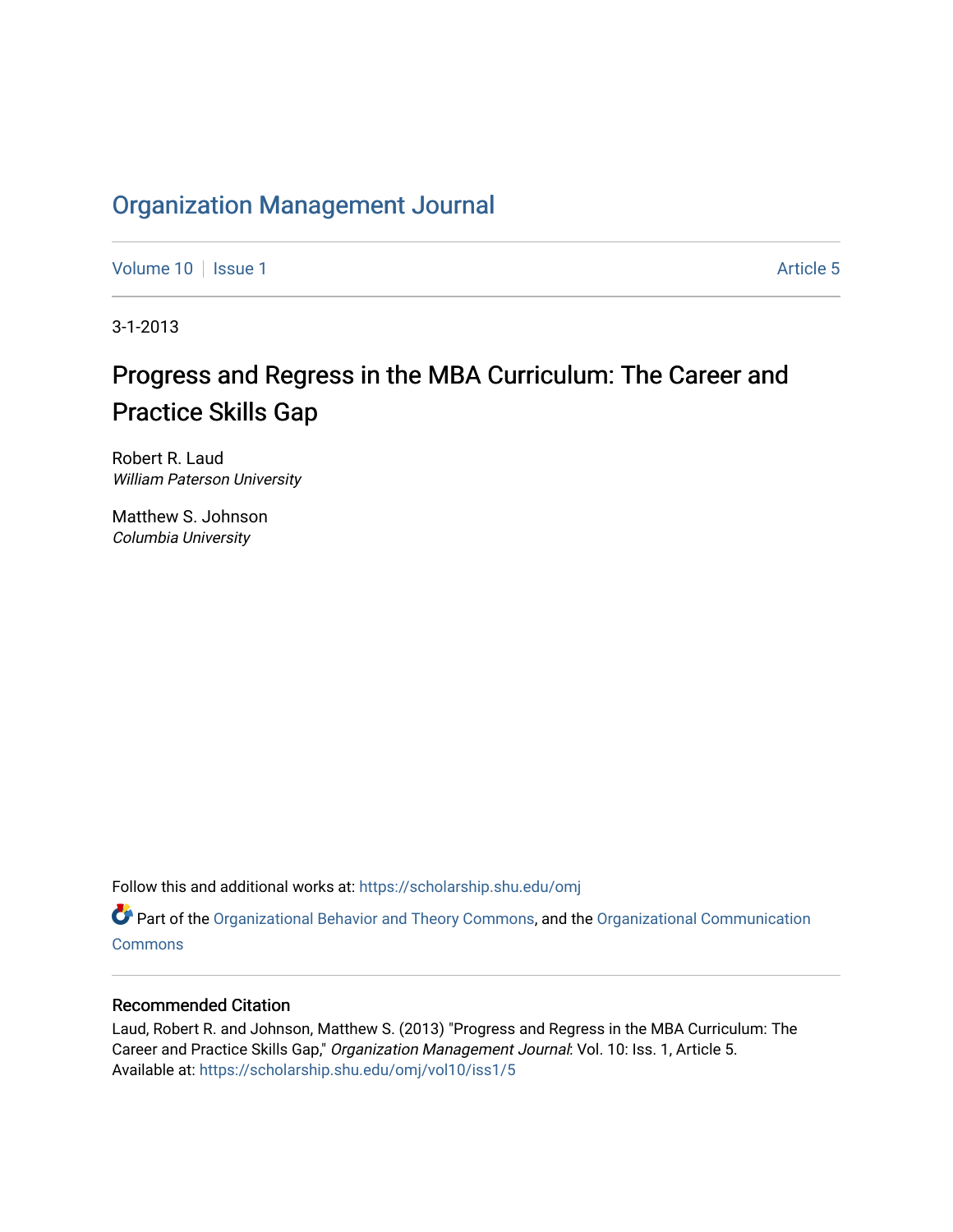

# **Progress and Regress in the MBA Curriculum: The Career and Practice Skills Gap**

# **Robert L. Laud<sup>1</sup> and Matthew S. Johnson<sup>2</sup>**

<sup>1</sup>*Department of Marketing and Management Sciences, Cotsakos College of Business, William Paterson University of New Jersey, Wayne, New Jersey, USA* <sup>2</sup>*Department of Statistics and Education, Teachers College, Columbia University, New York, New York, USA*

**The question of MBA (master of business administration) curriculum relevancy has extended over many years, but surprisingly there has been little cohesive effort on the part of business schools to modify their approach in preparing students for successful practice management. Our research provides support to the growing concern that managerial and behavioral skills education has been overshadowed by the quantitative orientation emphasized in most MBA programs, despite the weak relationship found between MBA curricula and career success. The results of our study, based upon the perceptions of successful executives, revealed a set of prioritized managerial advancement skills as essential to their business success. However, these skills have not been widely embraced by business schools facing well-entrenched structural impediments to curricula change. We offer some prescriptive measures to help address these issues, with the intention of elevating the relevancy of the MBA curriculum.** *Organization Management Journal***, 10: 24–35, 2013. doi: 10.1080/15416518.2013.781398**

**Keywords** MBA curriculum; managerial skills; soft skills; career success; advancement

The question of the relevancy of the MBA (master of business administration) has been approached from several directions, most of which have left little doubt that business students, faculty, universities, businesses, and even the Association to Advance Collegiate Schools of Business (AACSB) all have unique and often competing goals. Unfortunately, the degree of goal similarity among these groups appears to be rather minimal, and what helps one constituency to succeed is often only possible through the diminishing of another group's objectives. Although many of these criticisms have been widely acknowledged and debated (Benjamin & O'Reilly, 2011; Mintzberg, 2004; Navarro, 2008; Pfeffer & Fong, 2002), the upshot seems to be an entrenching of the opposing viewpoints, rather than a synergistic blending of potentially common goals. One could argue that this is simply part of the MBA curriculum evolution, but considering these same issues and debates have existed for some 25 years (Porter & McKibben, 1988) to 50 years, perhaps it is time to rethink a more pragmatic solution set and move forward.

The literature offers a rich array and sound arguments in identifying opportunity for MBA curriculum redesign. Navarro (2008) has summarized these areas into multidisciplinary education, experiential learning, soft-skill development, globalization and information technology, and ethics and social responsibility. Although this prescriptive list is not meant to be exhaustive, it generally reflects the results of our own study. However, rather than review the curriculum at 50 major business schools as did Navarro, we interviewed 187 successful senior executives who offered some additional constructs. We broadened the review to include a ranking of skills and categories to determine whether certain skills sets were perceived as more valuable by the actual practitioners with regard to their career advancement. In particular, we were interested in exploring skill sets recommended for or required during the early careers of MBA recipients (MBAs), as this group is regarded as particularly concerned with gaining upward mobility advantage.

#### **OVERVIEW OF MBA CURRICULUM DEVELOPMENT**

In order to understand the range and often contested priority of MBA reform and its relevancy to upward mobility, the following curriculum-related information is presented. This brief synopsis will provide an evolutionary perspective and context for our findings and suggestions, but it is meant to be only a high-level illustrative overview as the literature in MBA curriculum design is extensive.

#### **Roots of Academic and Practice Reform**

We can trace the origins of business programs to the radical thinking of Joseph Wharton, an independent industrialist, who in 1881 founded the Wharton School of Finance and Business

Address correspondence to Robert L. Laud, Department of Marketing and Management Sciences, Cotsakos College of Business, William Paterson University of New Jersey, 300 Pompton Road, Wayne, NJ 07470, USA. E-mail: laudr@wpunj.edu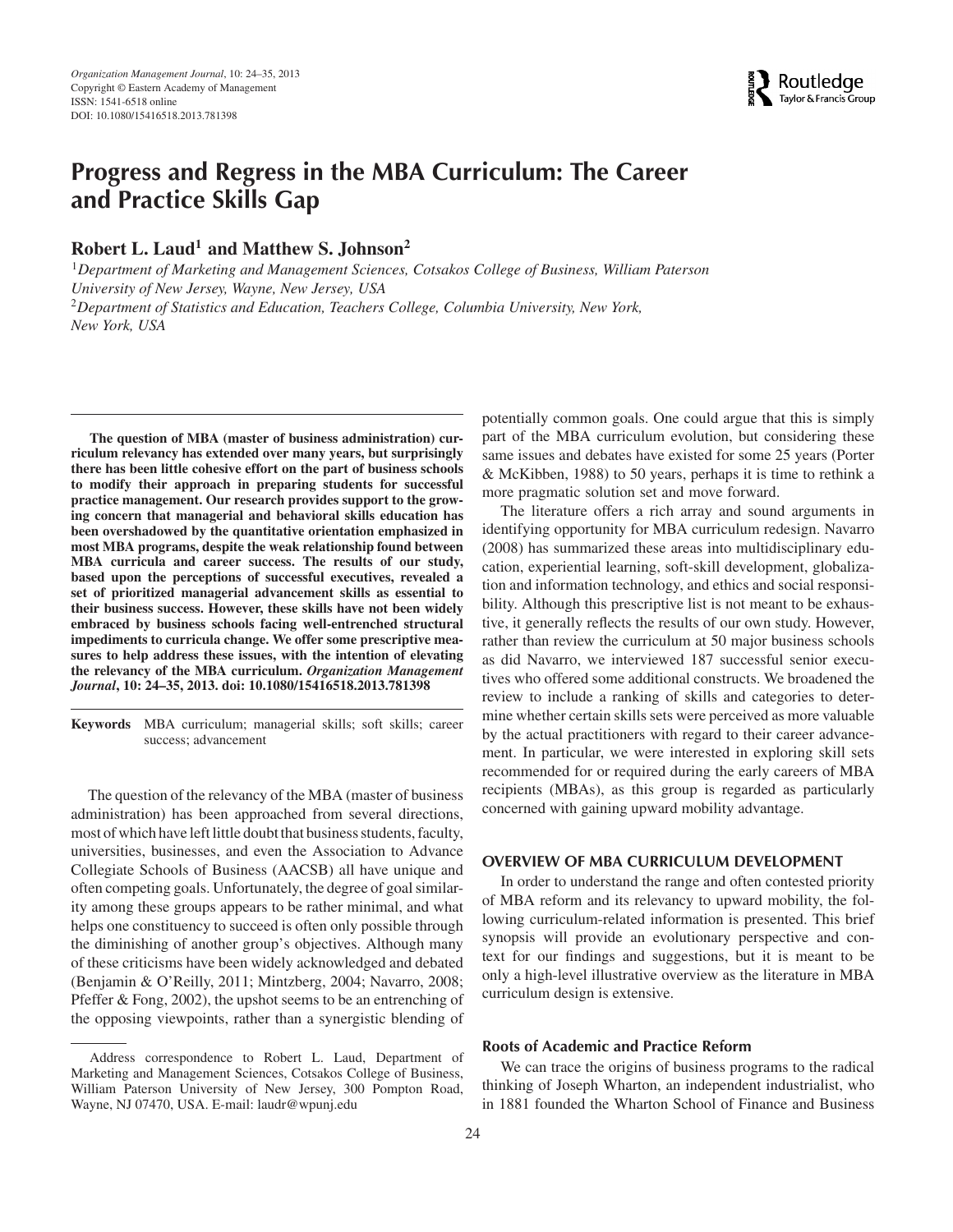at the University of Pennsylvania (The Wharton School, in Murray, 2010, p. 17). It was also at this time that the first critics of business schools proclaimed that the subject matter was not at a university level and did not have the proper academic orientation. Moreover, the focus on commerce did not have any scientific pedigree or academic foundation upon which to build. Indeed, practical business training was a daring idea at this time. But the program content proved of interest to students who were looking to enter a rapidly industrializing economy. Harvard Graduate School of Business Administration offered what is considered the first MBA degree to a small number of students, 59, in 1908 (Herrington, 2010). Other eminent schools including New York University, Dartmouth University, the University of Chicago, and the California state universities soon followed with their own programs in commerce and administration (Murray, 2010). Nonetheless, criticisms also expanded in kind, challenging schools to defend the business curriculum on its contribution to academia. A more emphatic defense of applied research, relevancy, student values, and ethics was yet to emerge.

As with other disciplines, MBA education has undergone a series of foundational changes, each with its own focus and ensuing criticism precipitating the next series of revisions. The early MBA programs of the mid 1950s produced an extremely small number of graduates, approximately 3,200 (Pfeffer & Fong, 2002). The early programs were a dramatic shift from liberal arts and sciences and could not escape reproach for appearing to look like advanced vocational training that lacked the more refined scientific orientation of mainstream academics. Nonetheless, programs in finance, operations, and accounting attracted students interested in employment, but fell short of traditional scholarly decorum. The business schools began then what became a long-term response by enriching their quantitative and statistical analysis capability that had roots in the academic field of mathematics and engineering. Over time, the scientific study of decision making gained importance as schools began to take on a social science demeanor that included more traditional venues of applied science, hypothesis testing and model building. By the late 1950s, these mainstream efforts caught the attention of the Carnegie Council and the Ford Foundation, who sponsored additional improvements in the development of business school research capability (Gordon & Howell, 1959).

As business schools made strides in academic acceptance, the enrollment growth of business programs also progressed. By 2002, graduating MBA students in the United States numbered 119,725. Between 2002 and 2008, MBA programs experienced an average growth rate of 4.7%. Today there are approximately 1,136 graduate business programs producing an estimated 160,529 MBAs per year with total global enrollments somewhat doubling this figure at 300,000. The Graduate Management Admissions Council (GMAC) 2008 ATS data reported that schools that offer MBA degrees also offer an average of three alternative business degrees such as an MS (master of science degree) in marketing, accounting, or human resources. The average MBA class size in 2008 was 104 students within an MBA program of approximately 210 overall. Of the 4,605 universities in the United States, slightly more than 20% offer the MBA degree (Murray, 2010).

## **Academic Orientation: Quantitative Versus Leadership Mind Set**

Despite the tremendous growth and acceptance, or at least tolerance, of MBA programs in academia and related executive development education as prime sources of revenue generation, business school curricula have suffered ongoing criticism. For example, although schools sought and gained academic approval and even praise for their focus on analytics, they were then chastised for a lack of emphasis on problem-solving skills. In addition, the lack of sufficient integration across the functional business silos further hampered a more complete approach to business problem solving, rendering the MBA graduate a good analyst, but perhaps a poor leader who lacked a holistic perspective. This particular criticism has persisted for more than a decade, as do the roots of broader integration issues (Gallos, 2009). Specifically, if the functional business areas exist largely in silos, then the majority of the business school curriculum may have grown even further from social science integration. Pfeffer and Wong (2002) assert that deep analysis has come at the expense of wisdom, leadership development, and interpersonal skills and ethics for a conflagration of failures: "teaching the wrong things in the wrong ways (and perhaps to the wrong people, or at least the at the wrong time in their careers)." Others, including Mintzberg and Gosling (2002), have been harsh critics of MBA programs, and Harold Leavitt has termed the MBA rubrics "weird" and said that the MBA experience produces individuals who are misshapened with "icy hearts, and shrunken souls" (in Pfeffer & Fong, 2002, p. 80).

#### **MBA as Practice**

Business management is first and foremost a practice incorporating action, responsiveness, and organization leadership. Yet much of the curriculum is taught as an academic subject distantly removed of the milieu of business. The clinical aspects of managing, that is, learning by doing, are generally absent or given only short shrift in most business programs (Kolb, 1976). The focus appears to be on the academic orientation or scientific method, which is indeed useful for the study of business, but rather less effective for the teaching of business as a dynamic practice. The very real vagaries of business are not apparent in the classroom and, for the most part, are not taught through experiential learning. It may be partially this neglected area of experiential learning that explains why consulting firms and their consultants often say that three weeks in practice can duplicate two years in b-school (business school).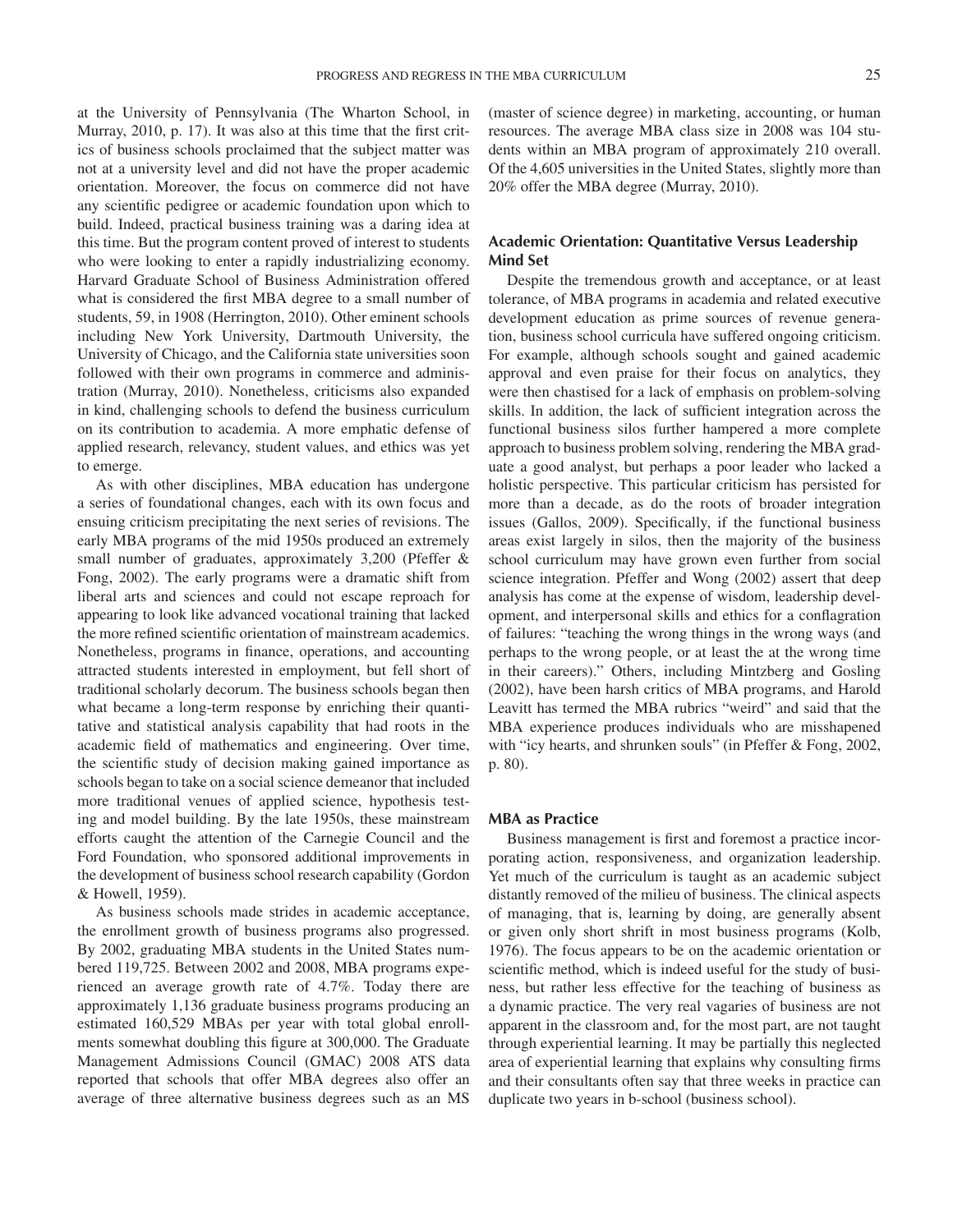There is an interesting contradiction or illogicality here, in that the emphasis upon which most business schools concentrate appears not to be what many students and others consider most beneficial. The focus of most business schools is on the quantitative analysis specific to business functions more than the skills development required in the practice of management. Management practice requires deep skills in leadership, organization behavior, communications, and interpersonal capability (Mintzberg & Gosling, 2002; Navarro, 2008). These same concerns have been voiced by the GMAC, but the success of learning these skills through readings and analysis is not sufficient for what business schools claim as success. It is one thing to discuss ethics, for example, and quite another to practice it under real-world conditions when potentially winning a significant promotion or losing a major bonus is at stake. Social skills, ethics, and leadership are based upon a different type of reasoning and learning than quantitative analysis, one that is more integrated, experiential, and difficult to transfer from professors to others. Hence, the "soulless MBA" does not initially appear to be a likely candidate for self-awareness and interpersonal prowess. However, it is these soft skills that become the key differentiators for leadership positions, regardless of the difficulty to learn or master them.

#### **Business School Research and the Curriculum**

Research has been cited as a primary factor in establishing the reputation of business schools, and reputation as the strongest determinant of student earnings (Armstrong & Perry, 1994). However, the relationship between the nature of the research and its practical use by either students or industry is less impressive. Barley, Meyer, and Gash (1988) concluded from their research on academic and practitioner constructs that information basically flows from practitioners to academics, rather than the reverse. This suggests that academics have little impact upon industry except for the efforts of a faction of scholar-practitioners.

There are several issues that detract from the meaningful generation and dissemination of relevant business research. First, much of academic research is oriented around theoretical constructs mostly of interest to academics and, perhaps, to some small number of technical employees in industry who would not be considered part of management. As most academics are aware, "big picture thinking" research is much more difficult to publish in high-quality journals where the purity of incremental academic research and methodology is paramount. Thus, there are few, if any, practice ideas of interest to business leadership that are generated from top academic journals. The second issue is that the vast amount of academic research is based upon an analytical review of existing management practices with the goal of teasing theory from subject matter that is already historic. Thus, deep academic research with its extensive lag time from inception through design, conduct, writing, and approval

to its final publication will add significant time delays, rendering any relevant contribution to application even less probable.

One might argue that theoretical research is exempt from time-based limitations, as there is little focus on actual practice or breakthrough discovery of interest to academics. Scholarly research of this nature has received harsh criticism, with some individuals labeling it a "vast wasteland" of insignificance (Bennis & O'Toole, 2005). Other eminent scholars have also decried this fascination for rigor with inconsequential inquiry at the expense of meaningful contribution to practice and society. Pfeffer and Fong (2002) in their study of management practice stated that "only a very small fraction of business books that presumably influence management are actually written by academics." With regard to scholarly research articles read by business practitioners the criticisms are even more severe, underscoring the diminishing connection between business schools and the practice of management.

What are the roots of this imbalance and limited impact of research on business leadership? One answer may lie in the institutional gravity of academic research. At present, business schools seem to have conveniently avoided the central meaning of their existence. Are they providing information that is useful and is it actually being used by practitioners? According to Lawrence (1992, p. 141), this "is the first quality test." Most schools would fail on this measure, as it is the practitioners who provide substance to the academics' success rather than the other way around, as noted. Many academics eagerly engage methodological restrictions at the expense of practical problem solving or usefulness. They appear to write for themselves and their cohorts in arcane publications of little or no use to practitioners, who are put off by the language, irrelevant content, and obtuseness (Hughes, Bence, Grisoni, O'Regan & Wornham, 2011). If this trend of irrelevance continues, business schools may lose much of their acceptability as prime sources of knowledge-creation institutions. This is especially poignant given their position as learning centers for advancing the practice of management, as opposed to a research cloister for personal scholarly indulgence.

This concept is honed by Van Aken (2004) in noting the distinction between explanatory sciences and design sciences. Explanatory research concentrates on providing a theoretical understanding of what already exists. This is the predominant focus of most business research. By contrast, design research, which is reflected in the fields of medicine and engineering, emphasizes what should be from a practice perspective of usefulness. This orientation provides solutions to pressing problems of interest to both practitioners and end users, as opposed to an elite faculty model serving personal interests. Hence, a design science approach would be prescriptive, solution-oriented, and implementable (Huff, Tranfield, & Van Aken, 2006). Ghoshal (2005) and others press the argument further by maintaining that there is a moral obligation for academics to provide value in the form of positive impact upon the community they ultimately serve. However, few academics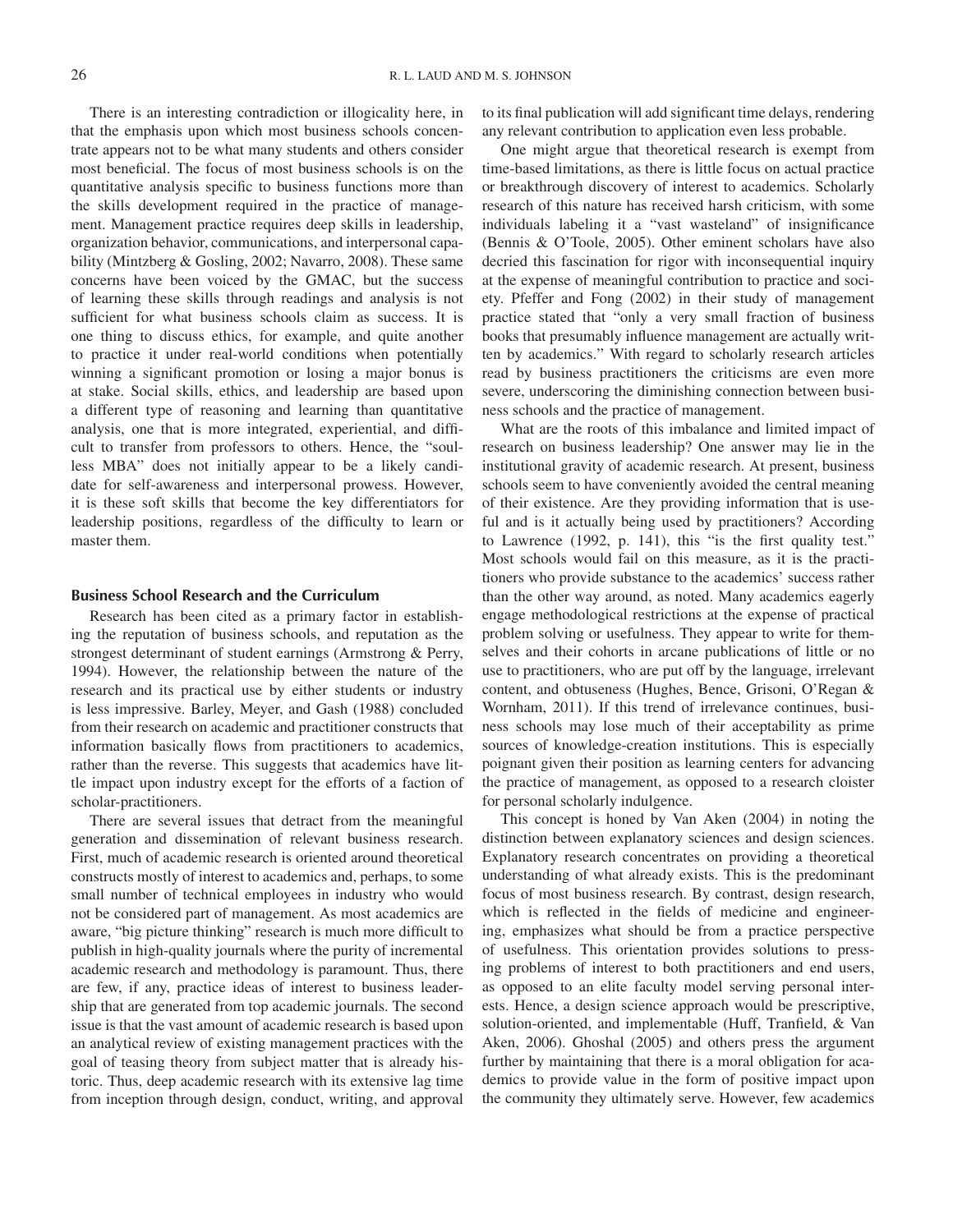actually have the credibility, practical experience, connections, or interest to invest in meeting the criteria of either design research or direct consultancy (Hughes et al., 2011). Bennis and O'Toole (2005) go further and point out that many professors are more knowledgeable and experienced in the process of publishing than in understanding the issues in the world of business. These individuals have been trained in theoretical research and, ironically, find it difficult to relate to the pace, pressure, complexity, and problems of the business world. This is not to say that there aren't some very highly respected scholar-practitioners that can transcend boundaries, but there is a noticeable and unhealthy degree of separation between business schools and practice that is relatively uncommon in most other professional training, including medicine, law, teaching, engineering, nursing, physical therapy, and architecture (Pfeffer & Fong, 2002). A stronger orientation toward research relevancy without any diminution of rigor would at least contribute to usefulness and perhaps make theory more thought-provoking and appealing. This would not only benefit MBA students and the business community, but would be of interest to deans, provosts, presidents, and others involved in external relations, advancement, and fund-raising.

#### **The MBA Practice Skills Gap**

Business schools have come under fire for what some outspoken critics describe as an overemphasis on "relatively easyto-quantify business outcomes" (McTiernan & Flynn, 2011, p. 324) at the expense of ideation, critical thinking, ethics, change, values, and leadership (Bennis & O'Toole, 2005; Mintzberg & Gosling, 2002). Business schools have also been harshly reproached of late as contributing to the volume of problems at such companies as Enron, Monsanto, Merrill Lynch, Lehman Brothers, Occidental Petroleum, and Phillip Morris, to name just a few, instead of leading efforts to improve our society and environment. This gap in leadership direction and education within business schools may be partially due to what appears to be an oversimplification of soft skills training when in reality it is these multifaceted and intangible capabilities that are needed to deal with the complexities in running modern organizations, especially within a global context (Benjamin & O'Reilly, 2011). The cognitive understanding of the importance of these skills is not in question, but rather the application. For example, it is not hard to comprehend the benefit of the concept of maintaining an air of control or confidence; however, it is quite another to display these characteristics when under actual stress or exceptionally anxiety-provoking situations. Without practical application, repetition and feedback, and modification of pedagogy, students are more likely to exhibit what Clark (1999) refers to as procedural knowledge whereby individuals fall back on unconscious decision making or past behavior under certain conditions, especially stress. Benjamin and O'Reilly (2011) note that leadership, in particular, requires creativity and resourcefulness, traits that are not easily taught. This type of complex thinking, referred to as declarative knowledge, may be difficult to articulate even by those who seem to perform it well. Over time, declarative approaches may become more automatic, but expecting students to consciously apply complex psychological theories without meaningful context and within short time frames is unrealistic.

Because students comprehend and may test well on their understanding of soft or behavioral skills, there is little assurance that they can apply the principles and concepts successfully. And even if they do apply the concepts in class or in controlled exercises, whether they can extend this to real-world encounters and explain how and why things occurred is rather doubtful. The development of many of these skills may require long periods of time and broad exposure to multiple challenges. Hence, the limited opportunity to practice what is covered in the classroom may cause students and some faculty alike to underestimate both the significance and complexity of those skills, which gain in importance and differentiate the organization leaders in the years to come.

#### **Summary of Practice Skills Issues and Leadership Success**

The literature search underscores several persistent issues with MBA curricula that have existed for 25 to 50 years or longer. Researchers and other critics have placed harsh evaluations on business schools for various concerns, including the long-standing question of the relevancy of the MBA degree, a lack of a more rigorous behavioral skills education as opposed to deep quantitative emphasis, the need for a more structured strategy for the practice of management and the career success of individuals within the profession, and the growing concern with self-inflicted structural and institutional impediments to necessary change.

We sought to investigate these issues from the perspective of executives who have attained leadership positions to determine what factors they perceived as important to their upward mobility and what MBA program reforms might be realistic. In particular, we were interested in exploring what Benjamin and O'Reilly (2011) disturbingly concluded: MBA programs focus on general management, but are largely devoid of specific skills education, differentiators, and experiences that are needed by graduates to succeed, especially in their early careers. The issue is succinctly, if not rhetorically, captured by these researchers (2011, p. 453): "An unanswered question is do we know what our students need to know [in order to be successful]?" Our interest is not in revisiting the many insightful models of managerial skills (Golman, Boyatzis, & McKee, 2002; Luthans, Rosenkrantz, & Hennessey, 1985; Mintzberg, 1975; Shapira & Dunbar, 1980; Whetten & Cameron, 1984), but in identifying skills or categories of skills as perceived by successful respondents as essential to their advancement. This aspect of skills has been of interest to researchers, MBA students, advisors and coaches, and organizations for many years. We do not make the assumption that the mastery of conventional or functional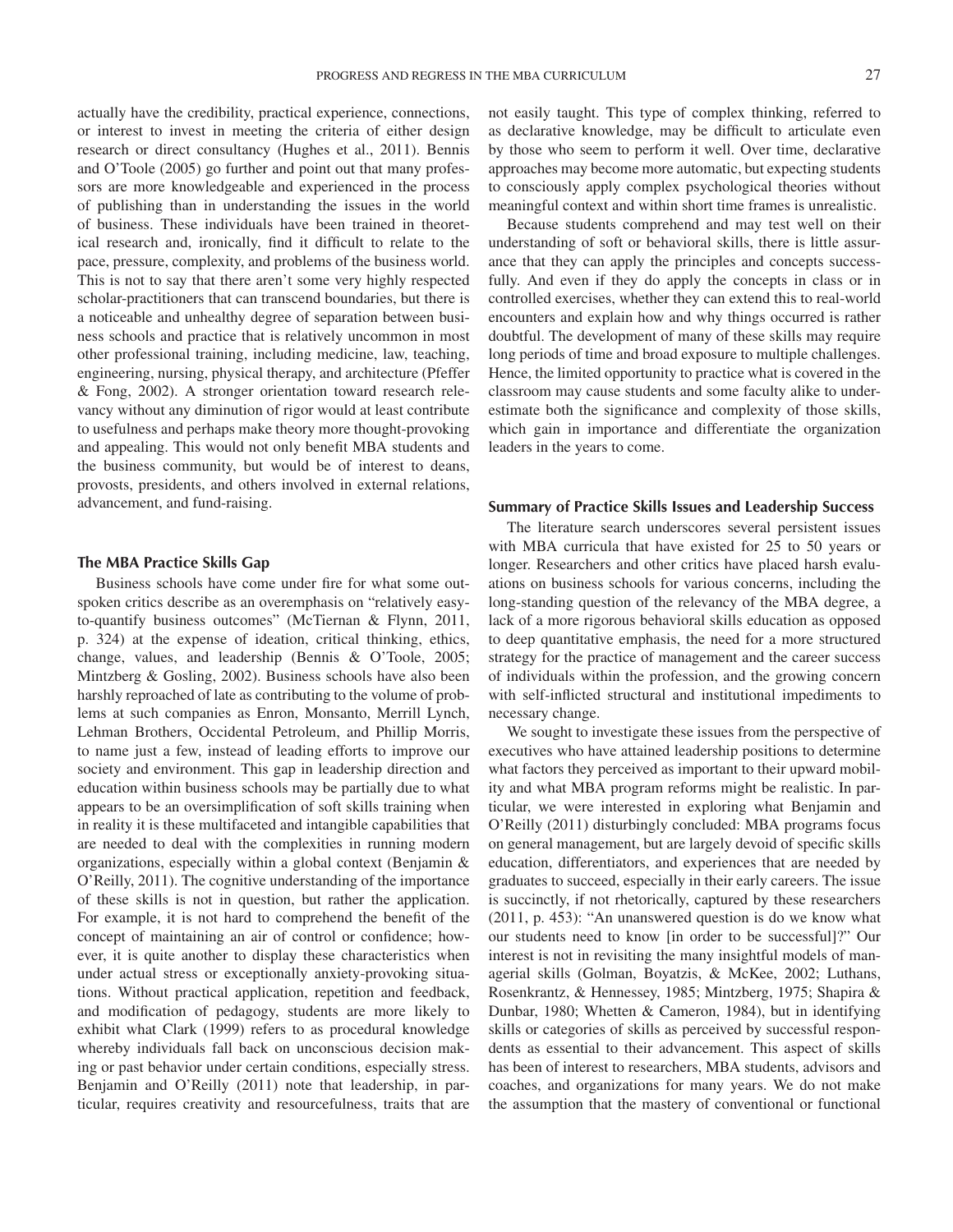job-related skills is, by itself, sufficient for career success. Our interest was to help address Benjamin and O'Reilly's specific query: What do our graduates need to know to be successful in their careers, especially at the beginning stages? However, what constitutes success and how to measure it are central to our inquiry, and present additional challenges that also must be addressed.

Gunz and Heslin (2005) noted that an agreed-upon definition of success has been elusive, with multiple interpretations put forth by scholars. Empirically measured success data, which are generally tangible or observable, may include compensation, promotion, career route, scope of responsibility, and title. The growing emergence of subjective measures may include work–life balance, sense of enjoyment or accomplishment, or realization of any number of self-defined personal goals (Ballou, 2010; Cerdin & Le Pargneux, 2009, Siebert, Kramer, & Liden, 2001). Other contemporary thought underscores the added complexity of interdependencies between objective and subjective success criteria, the influence of cultural bias, options within evolving career models, and the scaling challenges of measuring such phenomena (Arthur, Khapova, & Wilderom, 2005). Thus, we are faced with a wide range of subjective data based upon personal preference and self-selected aspects of work that various individuals may value. Further, scoring these data may be problematic. For example, some individuals may value the "unregimented time" that some flex-time positions afford, while others may value a firm's commitment to community service. Success, then, could be measured by some form of objective criteria (amount of community service time) or subjective criteria (how important is this to an individual), as well as by a combination of the two. It appears that a range of success criteria exists on a scale that extends from objective measures on one end to subjective measures on the other and combinations of the two in between. For example, it is highly conceivable that an individual may value the personal associations made at work (subjective criteria), but be disappointed with the low pay (objective criteria). In addition to this issue, success criteria are also subject to spillover effects and causality whereby subjective satisfaction levels may be influenced by objective criteria. For example, an individual may "feel" more satisfied (subjective success) with a job the person generally dislikes if the individual receives additional compensation (objective success) or some other ameliorating reward. Due to the variability and complexity of success criteria, we chose to use job title and position descriptions as objective success criteria.

Our research interest was to identify which tactics or skills areas were recognized by successful executives as key in achieving the objective criteria of hierarchical title and position description. We found that these specific success factors rarely appear in MBA curricula, with most programs limited to offering superficial managerial skills training related to work performance and only minor, if any, attention paid to critical hierarchical advancement. There is a growing concern that most researchers are focusing on personal interests of what

they studied and know, and not on what practicing managers and future leaders required to be efficacious in their careers (Benjamin & O'Reilly, 2011; Kerr, 2004; Tushman & O'Reilly, 2007). We sought to help address this issue by first identifying and expanding our understanding of success factors and, second, by bringing to light those barriers that negatively impact MBA reform.

#### **METHODS**

#### **Research Design**

Our research design was comprised of two major parts. First, we sought to examine those factors that were recognized as important by executives on their upward journeys; second, we wanted to understand more thoroughly the impact of MBA program structural elements on the development of these required skills. With regard to the required skills, we were more interested in the informants' perspectives, as opposed to additional analysis of established constructs that focus on well-known predeterminants of career success, such as age, race, education, gender, and personality (Judge, Cable, Boudreau, & Bretz, 1995; Kelan & Jones, 2010; Tharenou, 2001). For this reason, we chose *consensual qualitative research* (CQR) for our approach, as it is considered especially useful in investigations where interaction is fluid and dynamic, such as career strategy (Cohen, Duberly, & Mallon, 2004; Polkinghorne, 2005). This more holistic approach concentrates on exploring the interviewee's viewpoint as opposed to the researcher's interests in specific hypotheses testing (Churchill, 1999; Gilcrest, 1992; Miller & Crabtree, 1992).

A semistructured interview protocol was developed that allowed the researchers to investigate a broad range of career success topics including advancement philosophies, strategic actions, differentiators, turning points, and impediments. The interviews lasted from 60 to 90 minutes and were conducted by MBA students from an advanced management course who were trained in the use of the instrument. Notes were taken during the interview and then immediately transcribed into detail reports.

Each data set from the 187 interviews was reviewed for common themes and domains by a group of three researchers who were provided with domain definitions. The domain areas were then reviewed by a small group of PhD program faculty members who compared the groupings and collapsed the results into 15 skills areas and four major categories based upon consensus (100% interrater reliability). The data was then coded, permitting descriptive and inferential tests that helped to reveal less noticeable results and shape emerging ideas that contributed to the overall conclusions.

The second aim of this study was a detailed review of the MBA program literature specific to the issues of relevancy and structural impediments to career success. We conducted a broad literature search focused on identifying and exploring the interests of obvious and not-so-obvious MBA stakeholder groups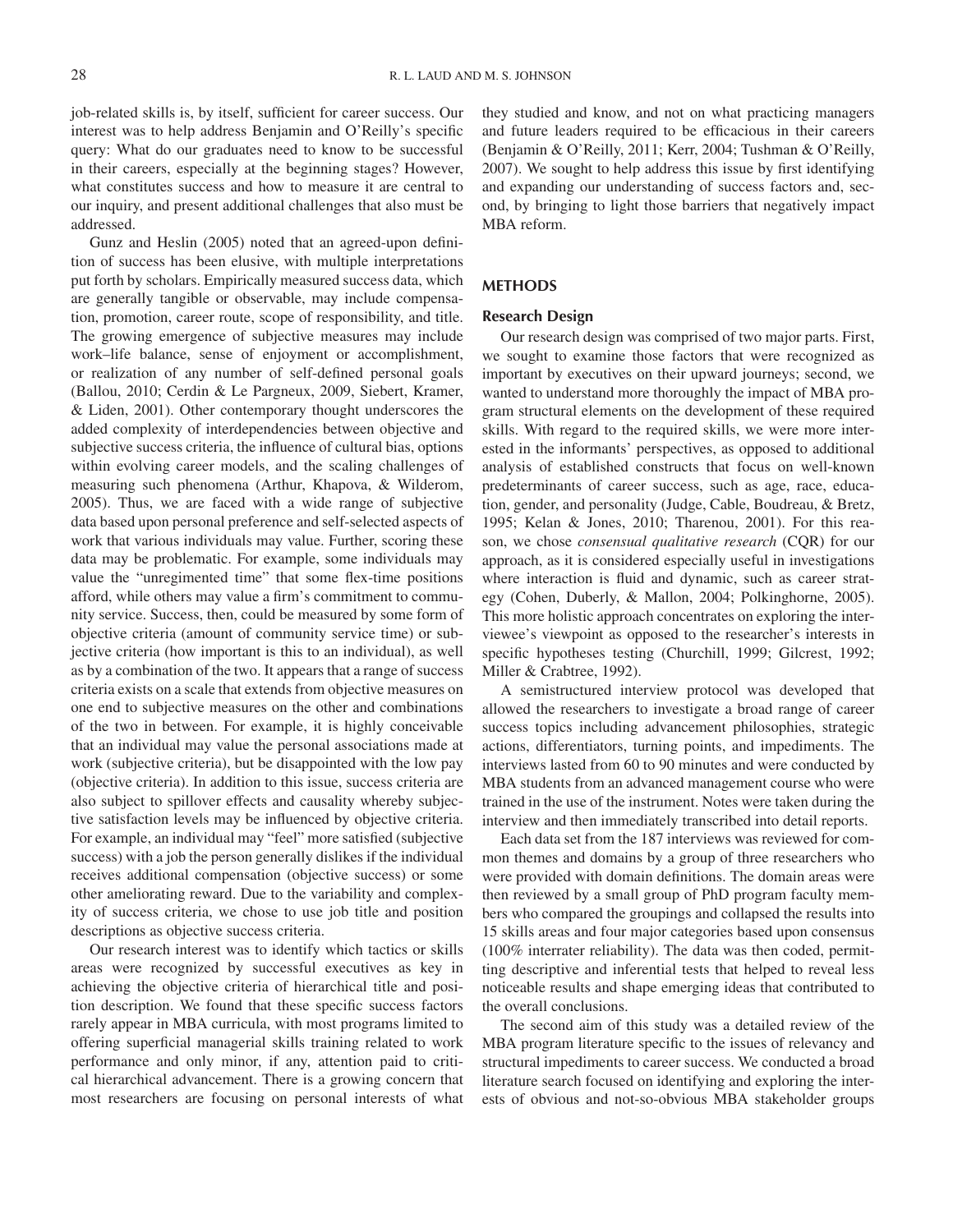to improve our understanding of MBA program reform and its relationship to soft skill curriculum development. This approach enabled us to study more thoroughly particular populations in relation to the findings and examine fit against the literature (Taylor & Bogdan, 1998).

#### **Sample**

To identify the career tactics of successful individuals, we gathered information from specific position levels across a wide variety of organizations. Our sample base was limited to include senior-level executives with titles such as CEO (chief executive officer), president, or managing partner to mid-level positions with titles including AVP (assistant vicepresident), associate director, or military officer. The sample base included 187 interviews from 136 organizations. Of these, 51% were industrial (96), 12% educational (28), 9% governmental (16),  $9\%$  nonprofit (16), and  $6\%$  military (12). Representative industrial*/*service organizations included companies such ING, Coca Cola, and Goldman Sachs; government, educational, and nonprofits included the U.S. Army and Navy, City University of New York, and various museums. Our interviewees included 149 males and 38 females, all holding a BA*/*BS (bachelor of arts*/*backelor of science) degree or above, with ages ranging from 22 to 65 years and 48% of respondents (91) between 36 and 50 years old and 39% (73) between 51 and 65 years.

#### **Data Analysis Summary**

Respondents were asked to identify and rank up to eight career tactics that they considered instrumental to their upward mobility success. Following CQR procedures including discussion and definitional review, the items were collapsed into 15 career tactic categories (see Table 1). Variation based upon percentages was observable with spreads from 6% to 50% (see Figure 1).

From this finding, we hypothesized that the 15 career tactics could be quantitatively grouped into four strategic categories, which we called Foundation Strategies, Building Self-Brand, Being Centered, and Seizing Opportunity. The *p* values in comparing any of the four categories demonstrated strong evidence (all *p* values *<* .005) enabling us to conclude that percentages of mentions across the four categories were, indeed, distinct. The first of these categories, Foundation Strategies, refers to the career aspirant's overall capability to interface and work well with others, leadership style, work orientation, and innate need to achieve. The second grouping of tactics that our sample identified, Building Self-Brand, underscores the career seeker's intention to develop a personal image or "brand" that distinguishes the person from the competition in a positive manner. The third strategic category, Being Centered, includes those tactics that influence the capacity of the individual to maintain a healthy outlook, interact well with others, and balance work and nonwork activities. Respondents noted that tactics in this category were essential in enabling accurate, ethical, and sustained decision making within today's stressful high-pressure work environment. The fourth category, Seizing Opportunity, refers to chance or providence as key factors influencing success, as opposed to self-generated opportunity. In the former, chance or luck is viewed as outside the control of the individual and success is, therefore, largely dependent upon "good fortune." Alternatively, other career aspirants were keen to point out that their career success was the result of opportunity creation that was only made possible through hard work, readiness, and planning over long periods of time.

What was most interesting to us in this analysis and the formulation of the four categories was that we found strong empirical evidence demonstrated by the large number and high rankings of soft or behavioral skills compared to functional or technical skills as perceived by those who had succeeded in their upward mobility climb. The emerging typology that was identified suggests that the current MBA curriculum design for practicing managers may benefit from additional behavioral skill curriculum reform, based upon our sample group of successful leaders.

#### **DISCUSSION**

The vast amount of evidence indicates that the current MBA curriculum plays a marginal role in contributing to what is required to be successful in business (Benjamin & O'Reilly, 2011; Bennis & O'Toole, 2005; Gosling & Mintzberg, 2006; Pfeffer & Fong, 2002). There is a deep concern that MBA education is often myopic, is quantitatively oriented, and lacks a broad view of social responsibility. Critics have highlighted several areas of educational and career concern, including interpersonal skills, preparation for leadership, practice of managing people, communication, and integrated thinking. The traditional overemphasis on hard science and analytics over the expanse of soft skills has contributed to the labeling of business programs as often irrelevant to real-world problem solving. Our research, which was based upon unaided feedback from successful leaders, identified a continuum of 15 key skills or tactics required for business success. Interestingly, all these skills areas referred to specific soft-skills capabilities with only one item, work quality (ranked 13), that overlapped with functional competency excellence, but still relied upon communication skills to underscore or make known the performance. In addition, we found these tactics grouped into four categories contributing to our understanding of the priorities and thought processes by which these soft skills have been exploited (see Figure 2). Yet an overarching question remains unresolved: Why haven't business schools responded to the need for curricula reform, especially with regard to behavioral skills education?

#### **Barriers to MBA Curricula Reform**

It would seem apparent from the stream of business school research and criticism that curricula reform would be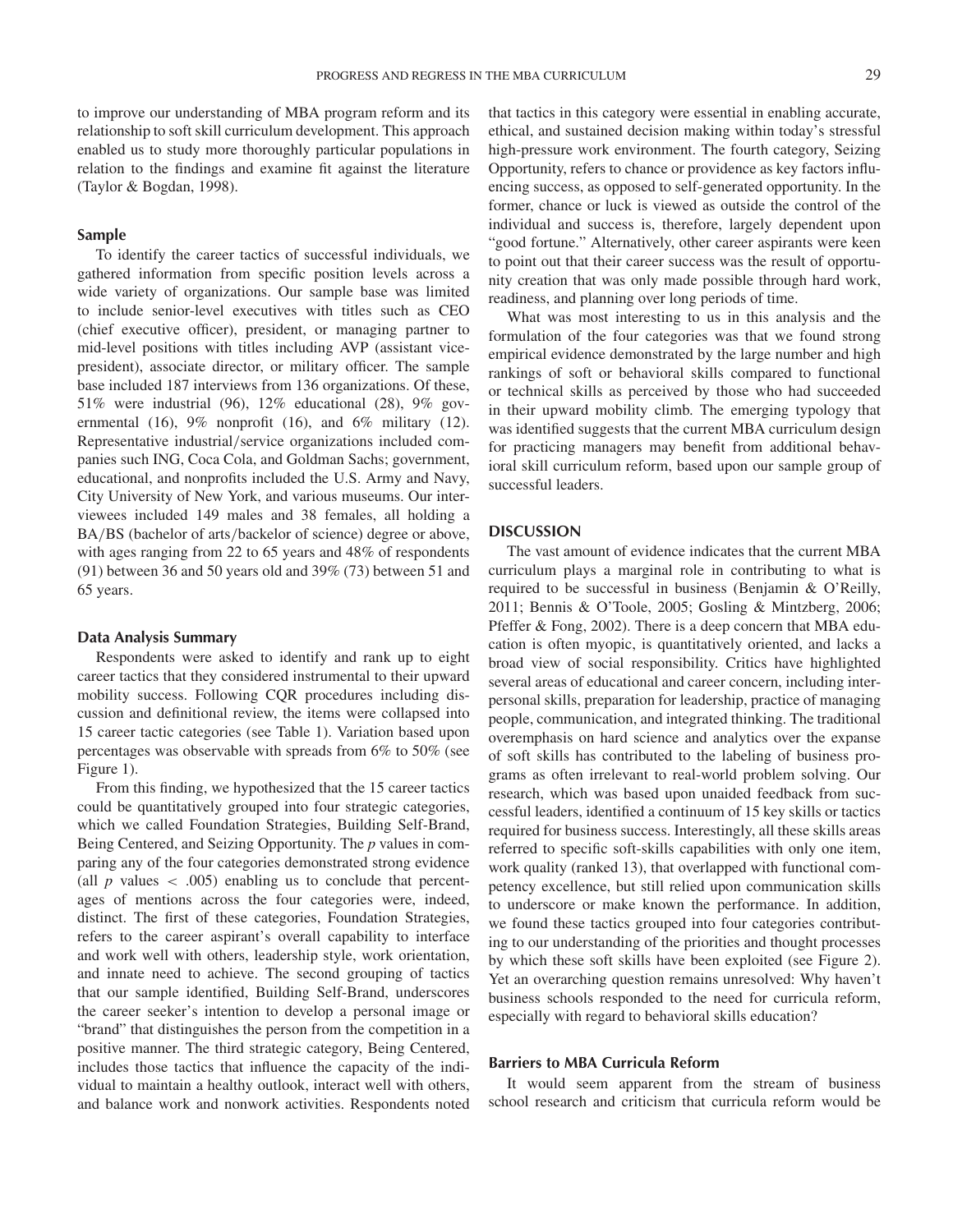| Tactic categories           | Examples                                                      |
|-----------------------------|---------------------------------------------------------------|
| 1. Interpersonal            | People interaction, social astuteness, emotional intelligence |
| 2. Motivation               | Aggressiveness, ambition, challenge, drive                    |
| 3. Planning                 | Goal directed, preparation, strategizing                      |
| 4. Leadership style         | Influence process, motivational style, personality traits     |
| 5. Training and education   | Formal schooling, experiential, executive development         |
| 6. Networking               | Relationships, mentors, visibility, sponsorship               |
| 7. Reputation and integrity | Honesty, trust, accountability, credibility                   |
| 8. Politics                 | Diplomacy, involvement, influence                             |
| 9. Confidence               | Courage, assertiveness, initiative                            |
| 10. Risk taking             | Speculation, taking leaps, negotiating uncertainty            |
| 11. Balance                 | Work-life balance, centeredness, knowing limits               |
| 12. Communications          | Persuasiveness, positioning, oral and written capability      |
| 13. Work quality            | Effectiveness, competency level, results                      |
| 14. Luck                    | Unforeseen circumstance, chance, unplanned occurrence         |
| 15. Opportunity             | Seizing situations, creating advantage, insight               |
|                             |                                                               |

TABLE 1 Top 15 career tactic categories by rank order (highest to lowest)

*Note*. Adapted from Laud and Johnson (2012).



FIG. 1. Total sample percentage of subjects mentioning tactic items within grouping categories (*N* = 187). *Note.* Adapted from Laud and Johnson (2012).

a top priority, but little progress is evident (Mintzberg, 2004; Navarro, 2008). Understanding the set of circumstances that prevent change may help to formulate new solutions or at least recognize the barriers that need to be surmounted. Our interview findings in conjunction with a review of the literature for our selected population and its fit against theory (Taylor & Bogdan, 1998) revealed several areas of institutional resistance to soft-skill curricula change (see Figure 3).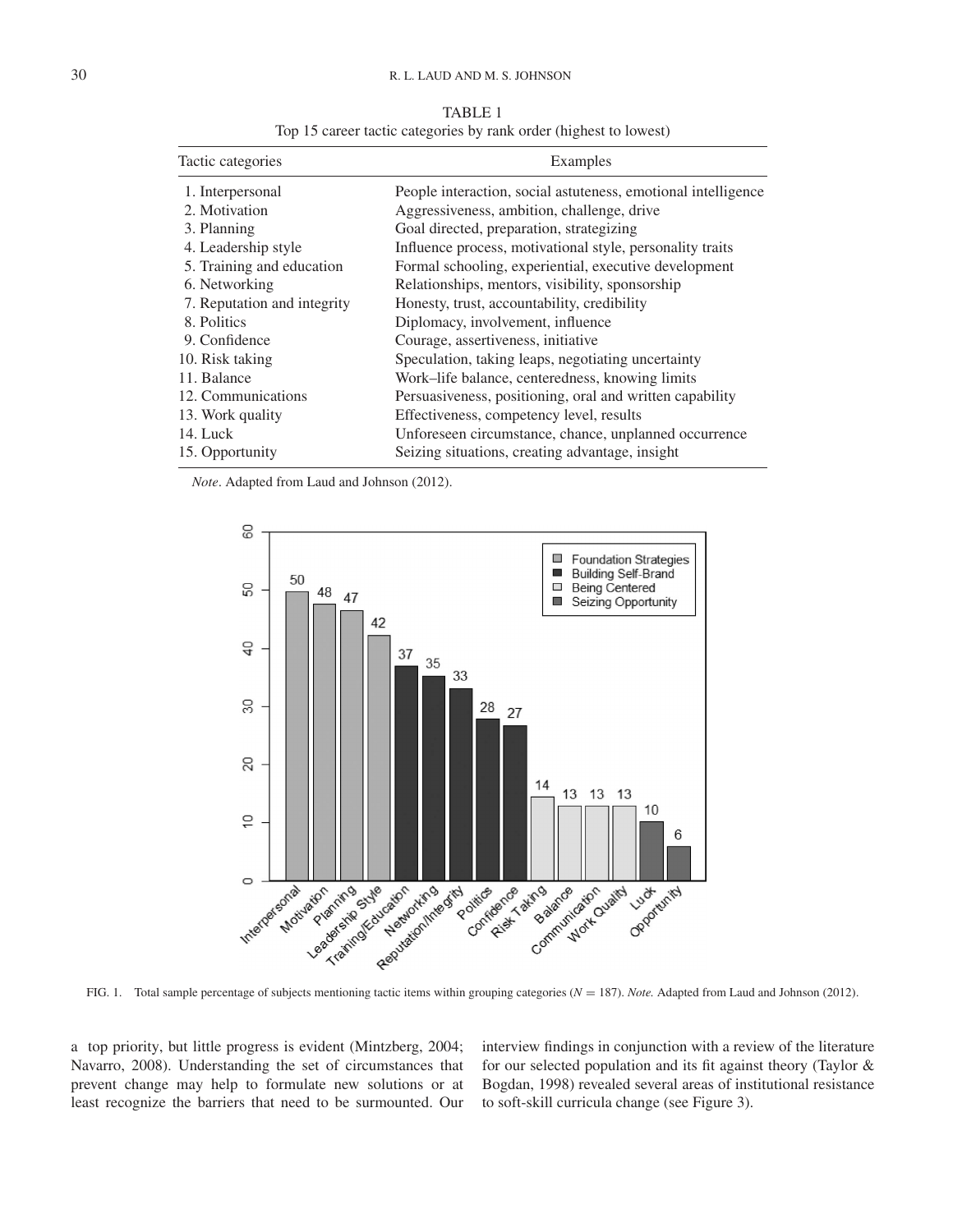

FIG. 2. Framework of groupings of the 15 upward mobility tactics. *Note.* Adapted from Laud and Johnson (2012).



FIG. 3. Forces impacting inclusion of soft skills in the MBA curriculum.

#### *School Reputation and Status*

Reputation plays a broad and critical role in the ability of business schools to attract students, faculty, corporate recruiters, alumni donations, and research grants. Although sometimes downplayed by schools, the rankings from *U.S. News and World Report*, *The Princeton Review*, and the *Bloomberg Business Week Guide to the Best Business Schools* are key indicators of reputational capital and are taken seriously—at least by those at the top and who want to remain there. Accordingly, these schools have little motivation to change the rules of the current system and generally set the trend. One of the strongest assets safeguarded by these schools is their ability to attract top-quality students who then obtain the most prestigious opportunities and best salaries. However, what is interesting is that research has shown that higher salary differentials for MBAs are associated with the top-ranked or elite business schools such as Chicago, Stanford, Northwestern, MIT, Columbia, Michigan, Dartmouth, and Harvard, and that several years after graduation MBA graduates from less competitive universities did not fare any better than those students who did not have a business degree (Dugan,

Grady, Payne, & Johnson, 1999). Ironically, even as salary differentials are apparent, examination has also shown that the programs of study across schools of varying caliber are intriguingly similar. Researchers concluded that what appears to be assessed then is not the quality of the education offered, but rather the quality of the student body that comes with strong intellectual and motivational traits at top schools.

The successful career informants in our study, as noted, underscored the value of behavioral skills as the key differentiators in reaching their goals, but did not assign a similar weight to either strong quantitative skills or the reputation of the school. Thus, we see an opportunity for both high-ranking schools and especially less competitive schools to differentiate their graduates by strengthening their MBAs' behavioral skills capability. These results support Mintzberg's (2004) assertion that overall management success is conditional upon behavioral or soft skills proficiency. It would seem then that these skill sets would be eagerly attended to, but this is generally not the case. For example, the strong student placement and prestigecontributing structure of the elite MBA programs at institutions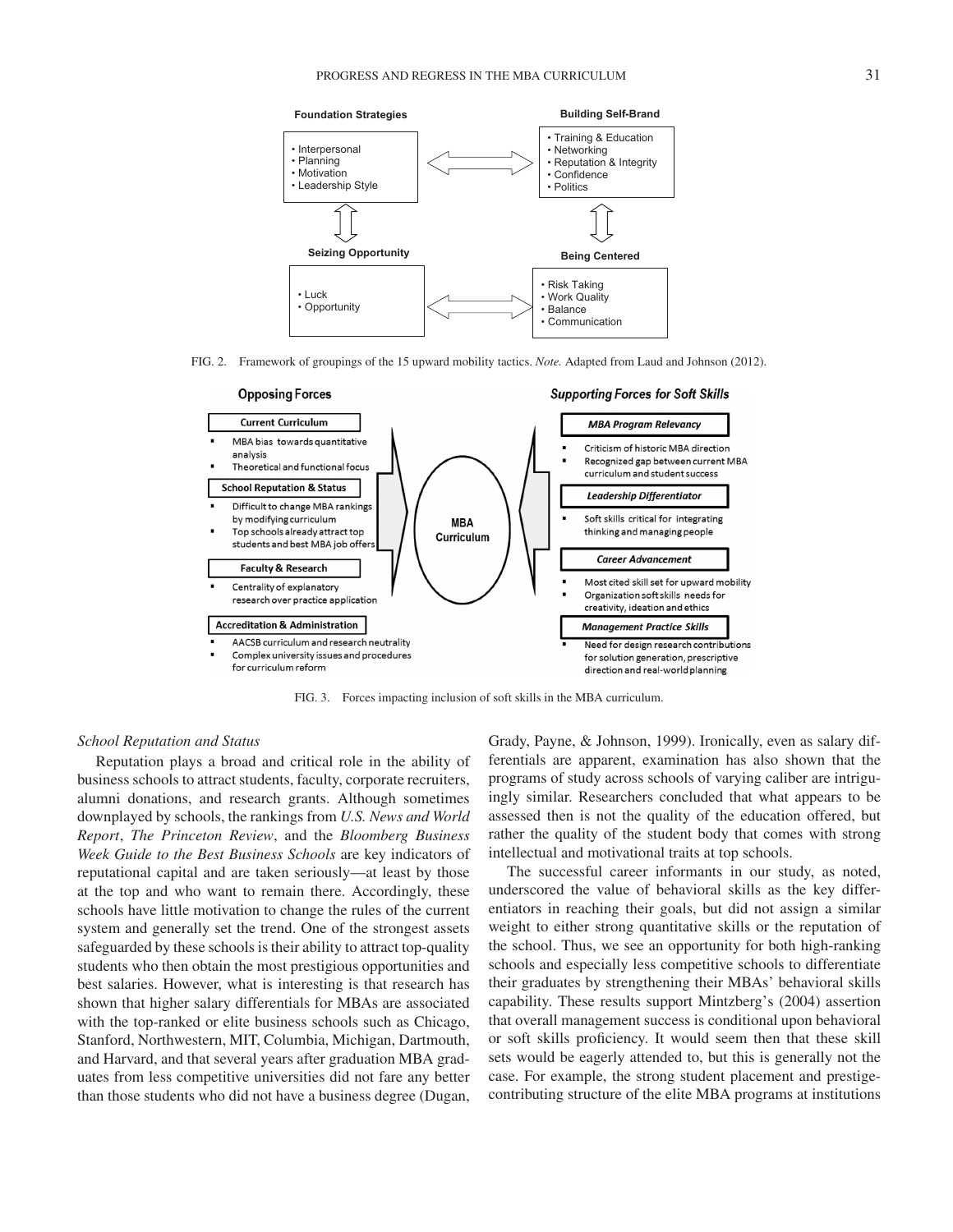such as Harvard, Stanford, Columbia, Dartmouth, and Chicago provide little reason to change what already works so well. Less competitive schools may have more incentive to change, but frequently only follow a path of fire-fighting, moving from one niche play to another every few years or locking onto less desirable niches that will condemn them to limited success and long-term lower prestige. Although there may be merit to innovative programs, the market for reputation and prestige is not gained easily or quickly, and the diminution of criticism of MBA programs, especially at lower ranked schools without improving the managerial or behavioral skills capability of their graduates, is doubtful.

#### *Faculty and Research*

The second area of institutional resistance lies in the faculties' academic orientation and research interests, which are at the heart of the MBA relevancy criticisms. There is no scarcity of research, including investigations by renowned business professors, deans from the most elite universities, and comments from leaders of major corporations, who have individually and collectively recognized that there is a discrediting and embarrassing gap that divorces academic research from the interests of the business community. It would seem surprising that business schools do not excel at perhaps the most important skills areas within their purview, that is, behavioral skills, as identified by the plethora of academic research, business reports, and the AACSB statements. However, some faculty members appear to be more in touch with esoteric and insular academic communities and are proud of their separation from business. The past dean at New York University's prestigious Stern School of Business, Richard West, however, was less impressed with this community and disparaged academic research as self-serving, superfluous, and disconnected from the management of business (Gaddis, 2000). Why then would faculty follow this path of generally extraneous research while critical documented and well-researched behavioral areas receive rather minimal attention in many MBA programs? Further, our research regarding required skills for advancement identifies a critical gap in MBA education.

One answer may lie in the institutional barrier of faculty structure and tenure. Shaw and Maidment (2010) made this point clear, noting that tenured faculty can expect lifetime employment with the right to pursue self-interests. This point of view is diametrically opposite to that of free-market capitalism that wouldn't tolerate work activity that doesn't contribute to customer value. The question then becomes, who is the end customer for MBA programs and research? Previous exploration posited that esoteric and irrelevant business research was of little or no value to business executives, government officials, consultants, students, and donors, thereby excluding these groups as true end customers. However, from an institutional perspective the customer is quite clear, namely, the university, which is the prime beneficiary of research. Traditionally, research has been the most important criterion linked to a school's reputation.

Practical application, however, is not a metric within business schools, nor within AACSB requirements, and is frequently downplayed, undervalued, or scorned in academic circles. Following the maxim "If it is not measured, it is not done," it is not surprising then that practitioners see little immediate value in much university research (McKelvey, 2006). At best, this is an odd outcome if we return to the key purpose of business schools, which is specifically to produce research that advances practice (Van de Ven & Johnson, 2006). Many other observers have also concluded that this mission has failed, including Beer (2001), Bennis and O'Toole (2005), Gohoshal (2005), Hogkinson, Herriot, and Anderson (2001), Martin de Holan and Mintzberg (2004), and Pfeffer and Fong (2002), to name a few It becomes apparent that attempting to transition more applied research and instruction into the development of hard-to-measure behavioral areas within managerial and leadership capability including visioning, communication, networking, ethics, and politics has been challenging. These are all areas that the respondents in this study identified as essential to advancement.

Mintzberg claims that business schools train analysts in functional areas and call them managers or leaders, but they are not trained for success in either. He posits, "Anybody who graduates from an MBA program should have a skull and crossbones stamped on their foreheads saying, 'Warning, not prepared to manage'" (Martin de Holan & Mintzberg, 2004, p. 210). He goes on to note that organizational skills have attracted much attention in the Academy of Management and in various research circles. However, these organizational and leadership skills have not transferred into MBA programs to the extent we see economics, accounting, operations research, or other hard sciences or disciplines. It is not that there is a void of organization, behavioral, managerial, or career research. All of these disciplines are well researched, deeply entrenched, and supported by a wide variety of prestigious professional and academic organizations, including the American Psychological Association and the Academy of Management. However, related practice research and application have not been embraced or exploited as a visible and central theme within most MBA programs.

Many journals have also avoided the relevancy criticism by simply having mission statements that emphasize theoretical research. Although we recognize the invaluable contribution these academically focused journals provide, if we asked the obvious question of how many practitioners and MBA students read these articles, we might not be so comfortable. It appears that this closed or internally focused publishing system has evolved whereby researchers within this system determine what each other should publish. In order to meet the relevancy test, Mintzberg suggested many years ago that all articles in peerreviewed journals should be reviewed by qualified practitioners before being accepted (Martin de Holan & Mintzberg, 2004). This would help ensure the direction of any research toward the eventual creation of useful knowledge as determined by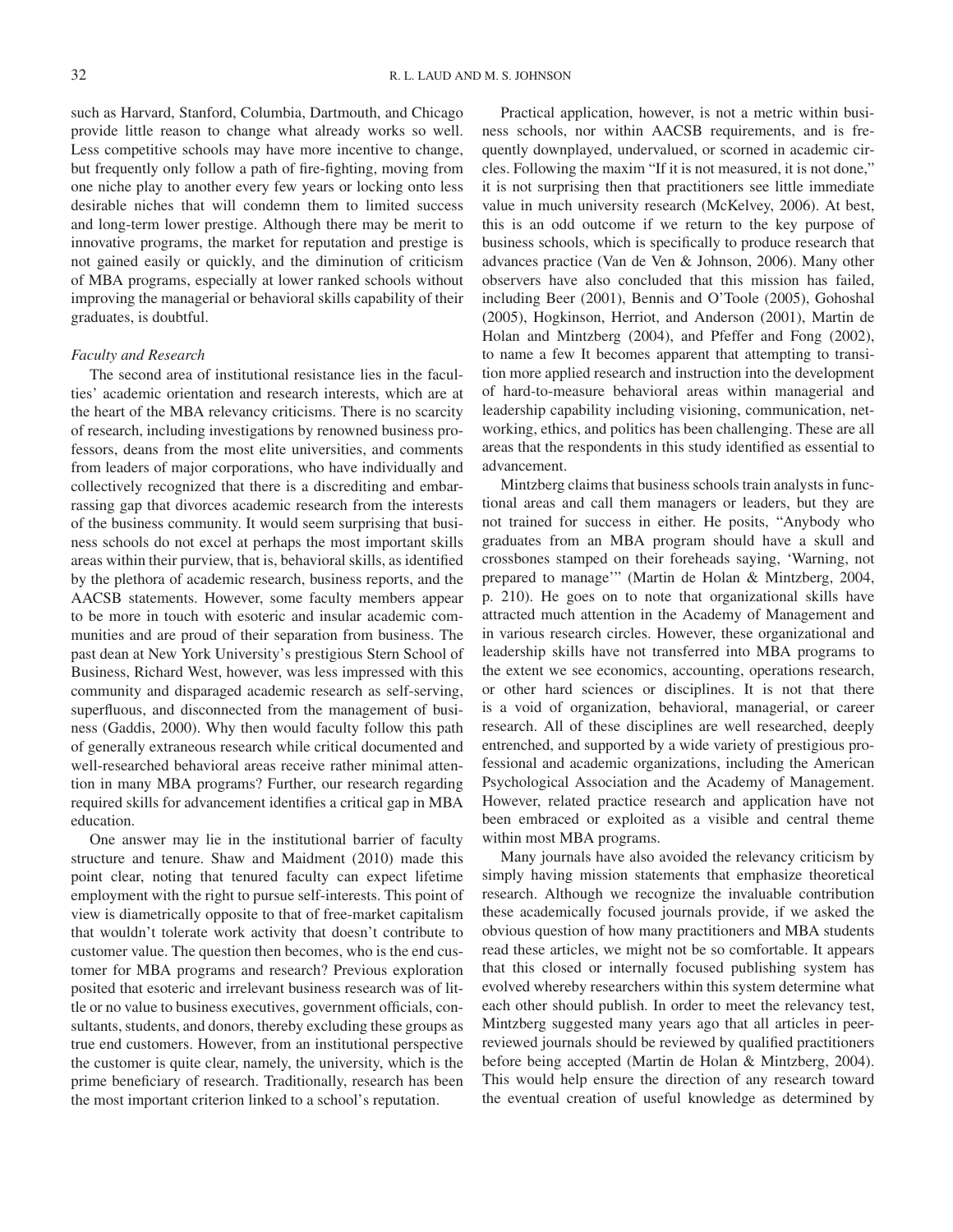professional individuals who have both appropriate experience and credentials to review practice and theoretical insights.

This institutional publishing barrier may also prevent some younger business faculty from venturing into emerging areas that are not yet part of their school's or department mainstream disciplines. Tenure is a difficult process for most academics, and risk of denial is significantly heightened if one chooses research or pedagogical change in areas that aren't consistent with existing norms or political biases of the institution. This is not to say that breakthrough or controversial research by junior faculty is nonexistent, but it is seldom encouraged in today's market for anyone seeking tenure (Shaw & Maidment, 2010). Finally, the behavioral skills areas have historically been undervalued and may be the least familiar or useful to those researchers who have not needed these skills in their independent or autonomous roles of academicians. As critics have observed, we teach what we know, and this appears consistent with the divide between behavioral skills required for business success and what many business schools have embraced.

#### *Accreditation and Administration*

A third area of institutional resistance hindering a more widespread education of behavioral skills is the lack of proactive support on the part of the AACSB. The AACSB appears to be struggling with its own sense of relevancy and tenuous position as it is neither a sanctioned nor legal body for professional oversight nor an activist group capable of driving curriculum reform. As such, it has been reluctant to take a leadership role in setting certain standards, thereby creating a void in curriculum guidance as well as research agendas. For example, the issue of business relevancy is well recognized by the AACSB, but institutionally it does not become involved in the value that business schools may offer the business community. Rather, by not acting, the AACSB appears to defend and perpetuate business school irrelevancy. As Navarro (2008, p. 120) asserted, "It [AACSB] has become more of a group of foxes guarding the MBA henhouses, than a beacon of leadership and force for catalytic change." Jan Williams (2011), chair of the AACSB Board of Directors, noted that deans of business schools understand the value of the AACSB, but the value to the faculty, students, alumni, and business community is deficient. McTiernan and Flynn (2011) and others have noted more specifically that deans' positions, job tenure, and upward mobility are frequently tied to AACSB reviews and rankings and therefore serve as a form of self-motivation. This, in turn, has precipitated a siphoning of energy away from more relevant issues at many business schools in order to focus on more comfortable and obtainable self-imposed internal activities, invisible and unconnected to the business community.

Other research has clearly pointed out that lack of AACSB accreditation has a minimum negative impact on access to graduate programs, professional impacts, career options earnings, job skills and knowledge, and the quality of faculty (Dempere, Griffin, & Camp, 2009). Additionally, Navarro (2008) and others have observed that the AACSB, while acutely aware of the need for MBA curriculum reform through its own research, especially with regard to soft-skills education, has not provided direction. Rather, the AACSB has an internal focus with sharp attention by its leaders to growing its membership of deans and associate deans in the United States, Europe, and Asia, thus locking in academic leaders and perpetuating its existence.

#### *Current Curriculum*

The critical nature of business success tactics and behavioral skills, including interpersonal skills, communication, leadership, and ethics, has been well documented (AACSB, 2002). However, critics have complained that business schools have failed in their teaching to equip graduates with the variety of leadership soft skills necessary for long-term business success. Our results support Navarro's ascertain that the most important correlate to business success is management effectiveness, which, in turn, is dependent upon soft-skills education (Navarro, 2008). Unfortunately, these soft skills are some of the least attended to in the conventional MBA progression. For example, the functional and analytical courses, including those in marketing, corporate finance, financial accounting, operations, strategy, and managerial economics, are required on average at 93% of the top 50 business schools. However, the soft-skills courses required for business success include communications, required at only 60% of the schools, general management at 36%, leadership at 34%, negotiations at 12%, and career planning at 10% (Navarro, 2008). Moreover, despite the growing concern and severe criticism that schools have received relative to corporate wrongdoing, only 40% of the top 50 business schools require a course in corporate ethics and social responsibility. This is all the more disconcerting in that these schools produce a large number of our nation's leaders. A disproportionate number of our leaders come from the Ivy League schools, with Harvard, Columbia, and the University of Pennsylvania accounting for 99 of the Fortune 500 CEOs, not including other top officers (*U.S. News and World Report*, 2011).

It is clear from this information that the MBA curriculum is still heavily entrenched in the hard science quantitative orientation versus a more robust soft-skills perspective. This clustering around the traditional core curriculum suggests that institutional change will likely be slow and difficult. Nonetheless, some positive and noteworthy exceptions to this are emerging where traditional quantitative courses are being deemphasized as attention is turning to improving MBA leadership practice. For example, Stanford has rebuilt its curriculum to highlight such soft-skills areas as critical analytical thinking, innovation, and personal leadership; Harvard's reformed MBA curriculum requires courses in leadership and ethics, negotiations, and entrepreneurship. These courses greatly strengthen educational policy by producing more socially aware and competent general management MBAs, not just analysts.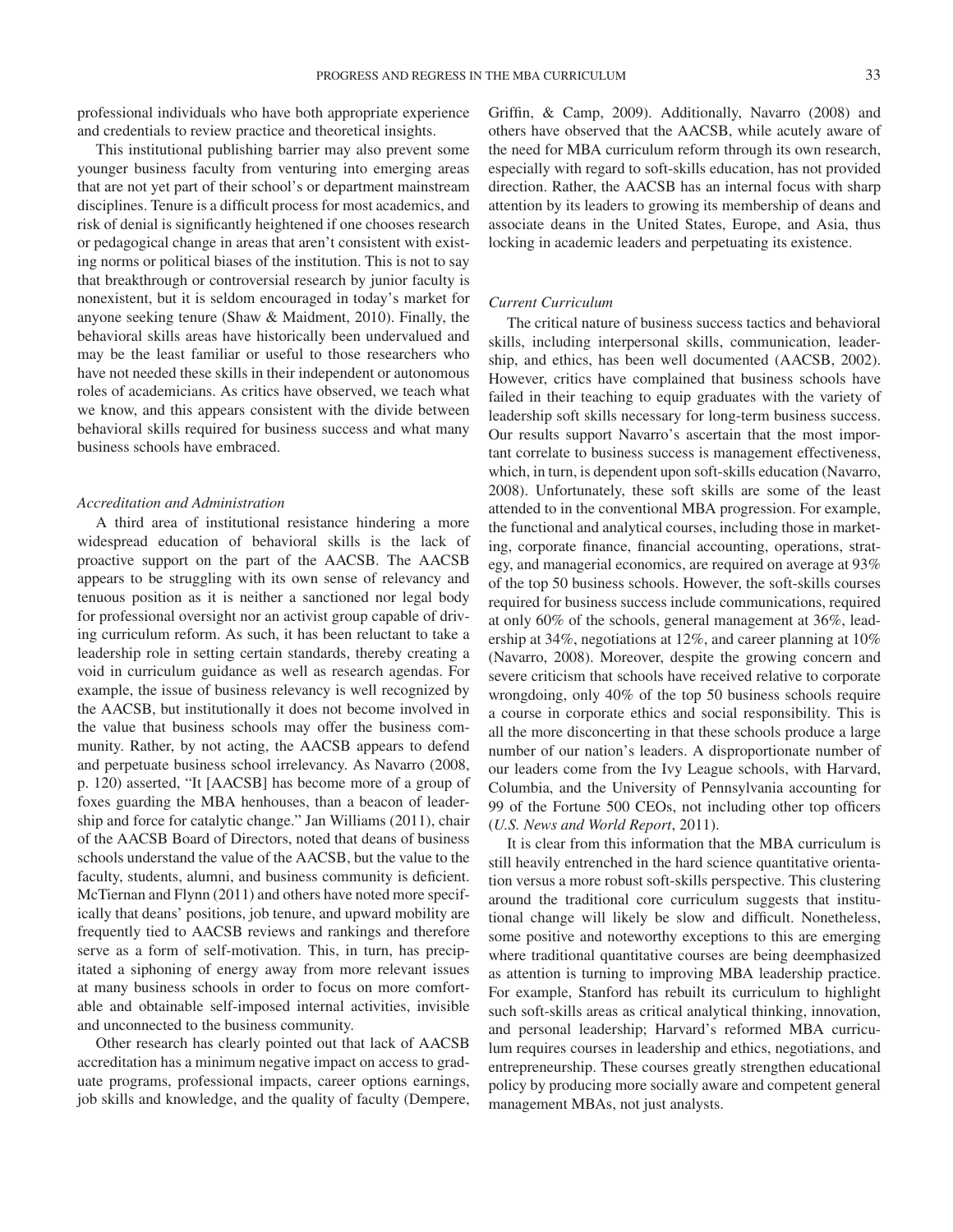### **CONCLUSIONS AND RECOMMENDATIONS**

For more than 50 years academics, professionals, and business organizations have debated the appropriateness and relevancy of the MBA curriculum. Researchers have documented a multitude of apparent and subtle goal conflicts between numerous business school stakeholders: faculty with interest in esoteric niches, deans focusing on ranking criteria, corporations needing business management skills, the AACSB searching for purpose, and MBA students aspiring to successful and rewarding careers. Our research based upon a CQR methodology with successful senior executives confirmed the need for a variety of soft skills education and contributed a typology of 15 soft-skills areas important for executive advancement. Our literature review revealed several areas of structural resistance to behavioral skills development within MBA curricula.

Accordingly, we make the following recommendations to help address the issues of business school relevancy and softskills deficiencies in MBA curricula. First, given the reported increasing value of behavioral skills education and the differentiation it brings in the selection and promotion process of MBA graduates, both elite and less competitive schools would better serve their students by careful inclusion of a mandatory behavioral skills core component that extends and builds throughout the MBA experience. Second, the soft-skills core should reflect the needs as identified by experienced executives, not necessarily the research interests of certain academic faculty. Third, deans and administrators should support balancing faculty strengths between theoretical and applied research, and should engage a larger proportion of scholar-practitioners to better mirror the more relevant models of other professional schools such as law, education, engineering, and medicine. Fourth, the AACSB needs to strengthen its business case and provide leadership for soft-skills education in a manner that is seen and appreciated by a larger number of its constituents, especially businesses, faculty, and students. As business schools are at a crossroads, the careful and proactive inclusion of soft-skills education for better practice management would add a critical dimension to strengthen the MBA curriculum and, hence, improve its relevancy to students and the business community.

#### **REFERENCES**

- Armstrong, J. S., & Sperry, T. (1994). Business school prestige—Research versus teaching. *Interfaces*, *24*, 13–43.
- Arthur, M. B., Khapova, S. N., & Wilderom, C. P. (2005). Career success in a boundaryless career world. *Journal of Organizational Behavior*, *26*, 177–202.
- Association to Advance Collegiate Schools of Business. (2002). Management education at risk. Report of the management education task force to the AACSB International Board of Directors. Retrieved from http://www.aacsb. edu/publications/metf/metfreportfinal-august02.pdf
- Ballou, V. (2009). Organizational culture as a predictor of job satisfaction: The role of gender and age. *Career Development International*, *15*(1), 4–19.
- Barley, J. R., Meyer, G. W., & Gash, D. C. (1988). Cultures of culture: Academics, practitioners and the pragmatics of normative control. *Administrative Science Quarterly*, *13*, 24–60.
- Beer, M. (2001). Why management research findings are unimplementable: An action science perspective. *Reflections*, *2*(3), 58–65.
- Benjamin, B., & O'Reilly, C. (2011). Becoming a leader: Early career challenges faced by MBA graduates. *Academy of Management Learning and Education*, *10*(3), 452–472.
- Bennis, W. G., & O'Toole, J. (2005). How business schools lost their way. *Harvard Business Review*, *83*(5), 96–104.
- Bloomberg BusinessWeek Guide to the Best Business Schools. (2010). Retrieved from http://www.businessweek.com/bschools/rankings
- Cerdin, J., & Le Pargneux, M. (2009). Career and international assignment fit: Toward an integrated model of success. *Human Resource Management*, *48*(1), 5–25.
- Churchill, G. A. (1999). *Marketing research* (7th ed.). Fort Worth, TX: Dryden.
- Cohen, L., Duberly, J., & Mallon, M. (2004). Social constructionism in the study of career: Accessing the parts that other approaches cannot reach. *Journal of Vocational Behavior*, *64*, 407–422.
- Dugan, M. K., Grady, W. R., Payne, B., & Johnson, T. R. (1999). The benefits of an MBA: A comparison of graduates and non-graduates. *Selections*, *1*, 18–24.
- Gaddis, P. O. (2000). Business schools: Fighting the enemy within. *Strategy and Business*, *21*(4), 51–57.
- Gallos, J. V. (2009). Creativity forums: Learning from the lives of extraordinary leaders. *Organization Management Journal*, *6*, 76–88.
- Ghoshal, S. (2008). Bad management theories are destroying good management practices. *Academy of Management Learning & Education*, *4*, 75–91.
- Gilchrest, S. (1992). Key informant interviews. In B. F. Crabtree & W. L. Miller (Eds.), *Doing qualitative research* (pp. 71–89). London, UK: Sage.
- Golman, D., Boyatzis, R. & McKee, R. (2002). *Primal leadership: Realizing the power of emotional intelligence*. Boston, MA: Harvard Business School Press.
- Gordon, R., & Howell, J. (1959). *Higher education for business*. New York, NY: Columbia University Press.
- Goshal, S. (2005). Bad management theories are destroying good management practice. *Academy of Management Learning & Education*, *4*, 75–91.
- Gosling, J., & Mintzberg, H. (2006). Management education as if both matter. *Management Learning*, *37*(4), 419–428.
- Gunz, H. P., & Heslin, P. A. (2005). Reconceptualizing career success. *Journal of Organizational Behavior*, *26*, 105–111.
- Herrington, J. D. (2010). MBA: Past, present and future. *Academy of Educational Leadership Journal*, *14*(1), 63–76.
- Hodgkinson, G. P., Herriot, P., & Anderson, N. (2001). Realigning the stakeholders in management research: Lessons from industrial, work and organizational psychology. *British Journal of Management*, *12*, 41–48.
- Huff, A. S., Tranfield, D., & Van Aken, J. E. (2006). Management as a design science mindful of art and surprise. *Journal of Management Inquiry*, *15*(4), 413–424.
- Hughes, T., Bence, D., Grisoni, L., O'Regan, N., & Wornham, D. (2011). Scholarship that matters: Academic-practitioner engagement in business and management. *Academy of Management Learning & Education*, *10*(1), 40–57.
- Judge, T. A., Cable, D. M., Boudreau, J. W., & Bretz, R. D. (1995). An empirical investigation of the predictors of executive career success. *Personnel Psychology*, *48*, 485–519.
- Kelan, E., & Jones, R. (2010). Gender and the MBA. *Academy of Management Learning and Education*, *9*(1), 26–43.
- Kerr, S. (2004). Introduction: Preparing people to lead. *Academy of Management Executive*, *3*, 118–120.
- Kolb, D. (1976). Management and the learning process. *California Management Review*, *18*, 21–31.
- Laud, R. L., & Johnson, M. (2012). Upward mobility: A typology of tactics and strategies for career advancement. *Career Development International*, 17, 231–254.
- Lawrence, P. R. (1992). The challenge of problem-oriented research. *Journal of Management Inquiry*, *1*, 139–142.
- Luthans, F., Rosenkrantz, S. A., & Hennessey, H. W. (1985). What do successful managers really do? An observation study of managerial activities. *Journal of Applied Behavioral Science*, *21*, 255–270.